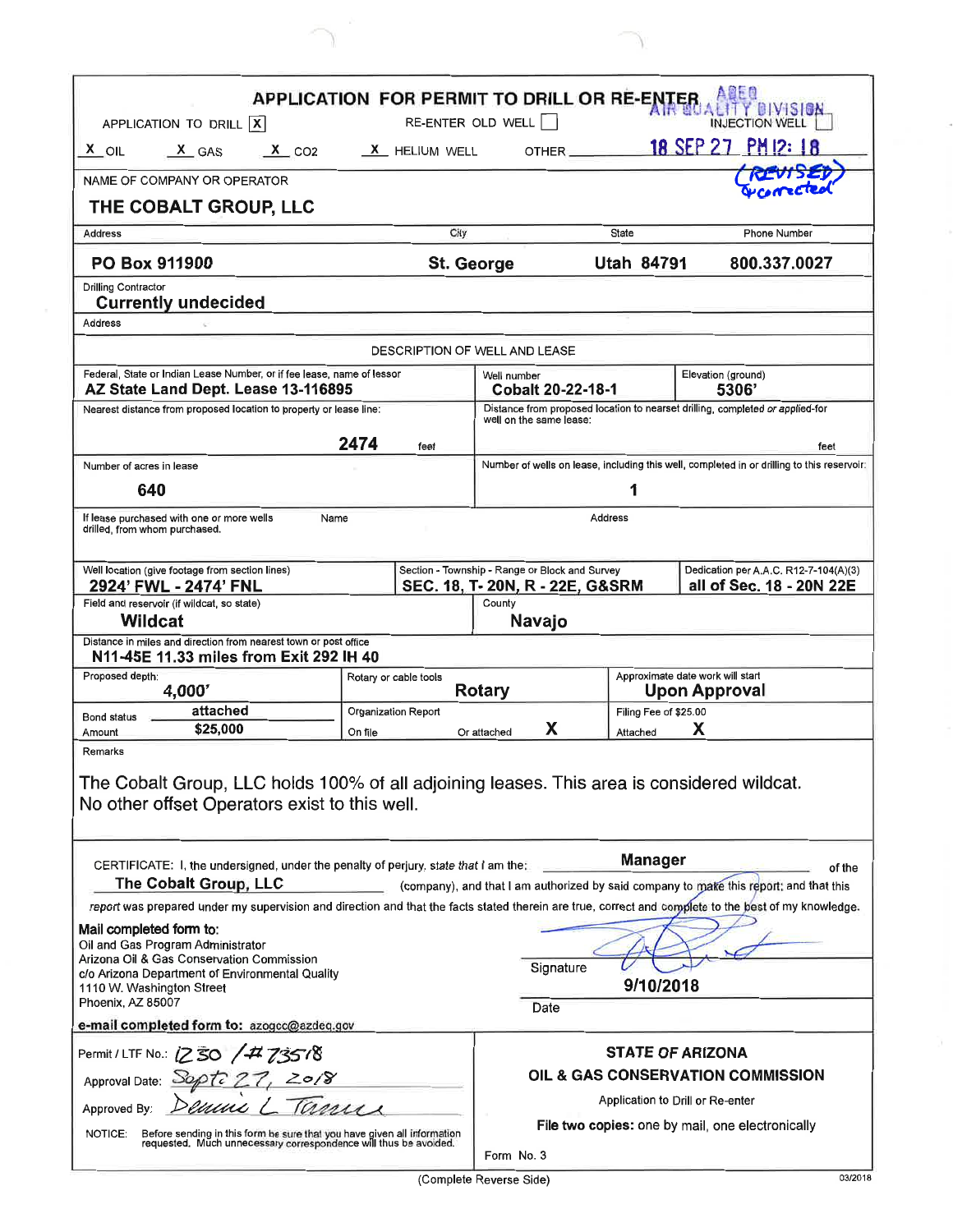| <b>APPLICATION FOR PERMIT TO DRILL OR RE-ENTER</b>                                                                                                                                                                       |                                                                                                          |                                                                                                                                                        |                       |                                                                                                  |  |  |  |  |
|--------------------------------------------------------------------------------------------------------------------------------------------------------------------------------------------------------------------------|----------------------------------------------------------------------------------------------------------|--------------------------------------------------------------------------------------------------------------------------------------------------------|-----------------------|--------------------------------------------------------------------------------------------------|--|--|--|--|
| APPLICATION TO DRILL  X                                                                                                                                                                                                  |                                                                                                          | RE-ENTER OLD WELL                                                                                                                                      | <b>INJECTION WELL</b> |                                                                                                  |  |  |  |  |
| OIL<br>CO2<br>GAS                                                                                                                                                                                                        | X HELIUM WELL                                                                                            | $O$ THER $\_\_$                                                                                                                                        |                       | SEP<br>$-24.2018$                                                                                |  |  |  |  |
| NAME OF COMPANY OR OPERATOR                                                                                                                                                                                              |                                                                                                          |                                                                                                                                                        |                       |                                                                                                  |  |  |  |  |
| THE COBALT GROUP, LLC                                                                                                                                                                                                    |                                                                                                          |                                                                                                                                                        |                       | <b>RECEIVED</b>                                                                                  |  |  |  |  |
| Address                                                                                                                                                                                                                  | City                                                                                                     |                                                                                                                                                        | Slate                 | <b>Phone Number</b>                                                                              |  |  |  |  |
| <b>PO Box 911900</b>                                                                                                                                                                                                     | St. George                                                                                               | 800.337.0027<br><b>Utah 84791</b>                                                                                                                      |                       |                                                                                                  |  |  |  |  |
| Drilling Contractor<br><b>Currently undecided</b>                                                                                                                                                                        |                                                                                                          |                                                                                                                                                        |                       |                                                                                                  |  |  |  |  |
| Address                                                                                                                                                                                                                  |                                                                                                          |                                                                                                                                                        |                       |                                                                                                  |  |  |  |  |
|                                                                                                                                                                                                                          |                                                                                                          | DESCRIPTION OF WELL AND LEASE                                                                                                                          |                       |                                                                                                  |  |  |  |  |
| Federal, State or Indian Lease Number, or if fee lease, name of lessor<br>AZ State Land Dept. Lease 13-116895                                                                                                            |                                                                                                          | Elevation (ground)<br>Well number<br>Cobalt 20-22-18-1<br>5306'                                                                                        |                       |                                                                                                  |  |  |  |  |
| Nearest distance from proposed location to property or lease line:                                                                                                                                                       | Distance from proposed location to nearset drilling, completed or applied-for<br>well on the same lease: |                                                                                                                                                        |                       |                                                                                                  |  |  |  |  |
|                                                                                                                                                                                                                          | 2474<br>feet                                                                                             |                                                                                                                                                        |                       | feet                                                                                             |  |  |  |  |
| Number of acres in lease                                                                                                                                                                                                 |                                                                                                          |                                                                                                                                                        |                       | Number of wells on lease, including this well, completed in or drilling to this reservoir:       |  |  |  |  |
| 640                                                                                                                                                                                                                      |                                                                                                          |                                                                                                                                                        |                       | 1                                                                                                |  |  |  |  |
| If lease purchased with one or more wells<br>Name<br>drilled, from whom purchased.                                                                                                                                       |                                                                                                          |                                                                                                                                                        | Address               |                                                                                                  |  |  |  |  |
| Well location (give footage from section lines)<br>2924' FWL - 2474' FNL                                                                                                                                                 |                                                                                                          | Dedication per A.A.C. R12-7-104(A)(3)<br>Section - Township - Range or Block and Survey<br>all of Sec. 18 - 20N 22E<br>SEC. 18, T- 20N, R - 22E, G&SRM |                       |                                                                                                  |  |  |  |  |
| Field and reservoir (if wildcat, so state)<br><b>Wildcat</b>                                                                                                                                                             |                                                                                                          | County<br><b>Navajo</b>                                                                                                                                |                       |                                                                                                  |  |  |  |  |
| Distance in miles and direction from nearest town or post office<br>N11-45E 11.33 miles from Exit 292 IH 40                                                                                                              |                                                                                                          |                                                                                                                                                        |                       |                                                                                                  |  |  |  |  |
| Proposed depth:<br>4,000'                                                                                                                                                                                                | Rotary or cable tools                                                                                    | Rotary                                                                                                                                                 |                       | Approximate date work will start<br>Upon Approval                                                |  |  |  |  |
| attached<br>Bond status                                                                                                                                                                                                  | Organization Report                                                                                      |                                                                                                                                                        | Filing Fee of \$25,00 |                                                                                                  |  |  |  |  |
| \$25,000<br>Ampunt                                                                                                                                                                                                       | On file                                                                                                  | X<br>Or attached                                                                                                                                       | x<br>Attached         |                                                                                                  |  |  |  |  |
| Remarks<br>The Cobalt Group, LLC holds 100% of all adjoining leases. This area is considered wildcat.<br>No other offset Operators exist to this well.                                                                   |                                                                                                          |                                                                                                                                                        |                       |                                                                                                  |  |  |  |  |
| CERTIFICATE: I, the undersigned, under the penalty of perjury, state that I am the:<br>The Cobalt Group, LLC                                                                                                             |                                                                                                          |                                                                                                                                                        | <b>Manager</b>        | of the<br>(company), and that I am authorized by said company to make this report; and that this |  |  |  |  |
| report was prepared under my supervision and direction and that the facts stated therein are true, correct and complete to the best of my knowledge.                                                                     |                                                                                                          |                                                                                                                                                        |                       |                                                                                                  |  |  |  |  |
| Mail completed form to:<br>Oil and Gas Program Administrator<br>Arizona Oil & Gas Conservation Commission                                                                                                                |                                                                                                          | Sianatu                                                                                                                                                |                       |                                                                                                  |  |  |  |  |
| c/o Arizona Department of Environmental Quality<br>1110 W. Washington Street<br>Phoenix, AZ 85007                                                                                                                        |                                                                                                          |                                                                                                                                                        | 9/10/2018             |                                                                                                  |  |  |  |  |
| e-mail completed form to: azogcc@azdeq.gov                                                                                                                                                                               |                                                                                                          | Date                                                                                                                                                   |                       |                                                                                                  |  |  |  |  |
|                                                                                                                                                                                                                          |                                                                                                          |                                                                                                                                                        |                       | <b>STATE OF ARIZONA</b>                                                                          |  |  |  |  |
| Permit/LTF No.: 1230 / #73518<br>Approval Date: <u>Sent</u> T. 20, 2018<br>Approved By: <i>Ulturia L. Tutenna</i>                                                                                                        | OIL & GAS CONSERVATION COMMISSION                                                                        |                                                                                                                                                        |                       |                                                                                                  |  |  |  |  |
| Application to Drill or Re-enter                                                                                                                                                                                         |                                                                                                          |                                                                                                                                                        |                       |                                                                                                  |  |  |  |  |
| File two copies: one by mail, one electronically<br>Before sending in this form be sure that you have given all information<br>NOTICE:<br>requested. Much unnecessary correspondence will thus be avoided.<br>Form No. 3 |                                                                                                          |                                                                                                                                                        |                       |                                                                                                  |  |  |  |  |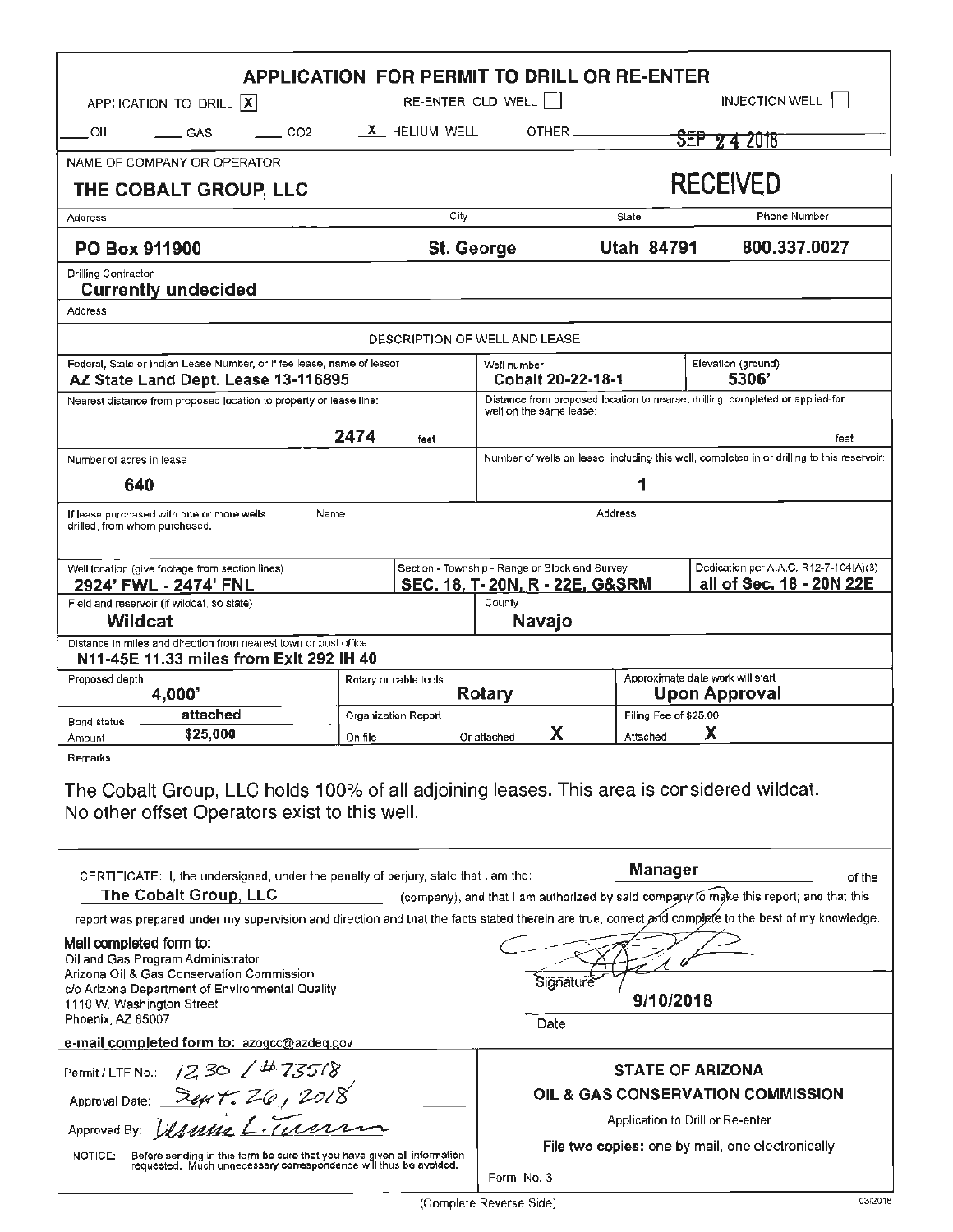- 1. Operator shall outline on the plat the acreage dedicated to the well in compliance with A.A.C. R12-7-107.
- 2. A registered surveyor shall show on the plat the location of the well and certify this information in the space provided.
- 3. ALL DISTANCES SHOWN ON THE PLAT MUST BE FROM THE OUTER BOUNDARIES OF THE SECTION.
- 4. Is the operator the only owner in the dedicated acreage outlined on the plat below ? YES NO
- 5. If the answer to question four is no. have the interests of all owners been consolidated by communitization agreement or otherwise? YES NO If answer is yes, give type of consolidation
- 6. If the answer to question four is no, list all the owners and their respective interests below:



PROPOSED **CASING PROGRAM** 

| Size of Casing | Weight     | Grade & Type       | Top       | Bottom        | <b>Cementing Depths</b> | Sacks Cement                     | Type                       |
|----------------|------------|--------------------|-----------|---------------|-------------------------|----------------------------------|----------------------------|
| 13.375"        | 48         | $H-40$             | GL        | 20'           | $GL - 20'$              | 14 sks                           | Ready mix                  |
| 9.625"<br>711  | 36         | $J-55$             | <b>GL</b> | 750'          | $GL - 750'$<br>GL-2500' | <b>148 sks</b><br><b>236 sks</b> | Prem. Light<br>Prem. Light |
| 51/2"          | 23<br>15.5 | $J-55$<br>$J - 55$ | GL<br>GL  | 2500'<br>4000 | $200 - 4000'$           | <b>115 sks</b>                   | Prem. Light                |
|                |            |                    |           |               |                         |                                  |                            |
|                |            |                    |           |               |                         |                                  |                            |